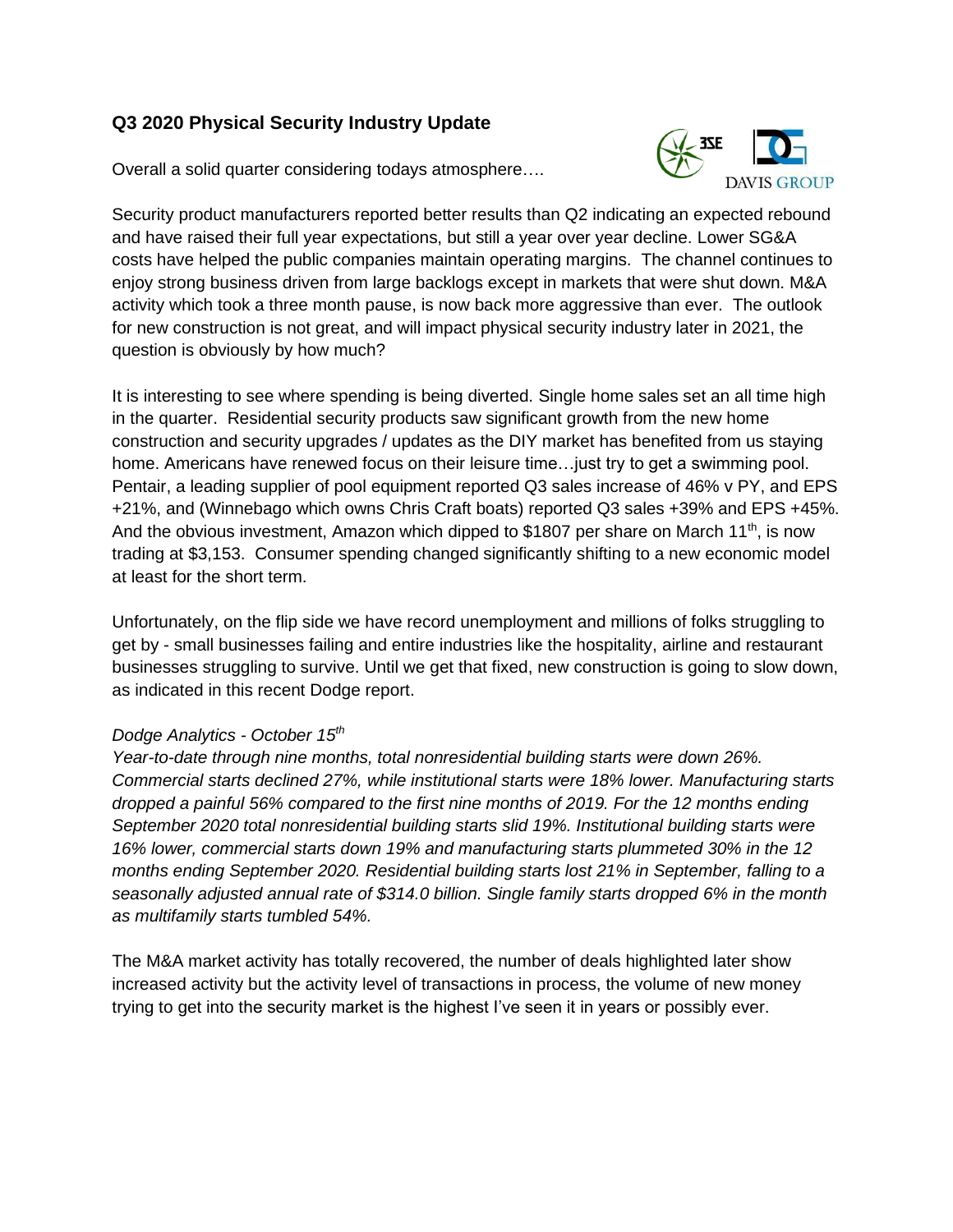For sellers, the amount of demand for quality businesses is high and some sellers have been nudged along by the risk of significant tax structure changes. The published Biden tax plan increases the tax on capital gains from 21% to 39% for gains over \$1 million. Owners considering selling may regret waiting.

## **Q3 2020 Highlights from the Manufacturers**

**Allegion**: Solid cost management in difficult markets. Full year guidance raised from Q2 outlook.

- Total Q3 total revenue was \$728 million, down 2.7% v PY. -3.4% organically. Adjusted EPS increased 13.6%. Adjusted Operating Margin increased 20 bps to 23.3%.
- Americas sales were \$539 million, down 5.1% v PY, -4.6% organically. Good price realization. Residential product sales were up low double digits, commercial was down low double digits.
- Americas Operating Margin was \$166 million. Operating margin was flat at 30.9%, benefiting from cost management and material cost reductions.
- EMEIA continues its turnaround revenue was \$148 million, up 7.7%, +2.9% organic. OM jumped 42% to 11.5%, driven by SimonsVoss and Portable Security sales.
- Asia revenue decreased 4.2%, -6.8% organically. Operating income slid 27% from 10.3% to 7.8%.
- Full year forecast was improved from total sales decline of -9 to -10% to now -6.0 to - 6.5%.
- Repeating focus on seamless access products and applications.



**ASSA ABLOY**: Recovering from Q2, but still COVID impacted. Cost management helps bottom line.

- Q3 total sales were 22.2 MESK (\$2.2 billion) down 8% vs PY. -5% organic, +4% acquisitive, -7% currency. EBIT & EPS were down 8% and 6%. Net headcount was reduced 5%.
- Americas Revenues of \$488 million were down 5%. Strong sales in residential & smart home products. Significant declines in Access & High Security. Commercial architectural hardware declined. Operating margin was flat at 20.2%.
- EMEA at 21% of the total group sales dropped 2% organically. Operating margin was flat. Stable sales in the UK, Germany & Scandinavia, declines in the rest of their markets.
- Asia continues to struggle. Organic revenue was down 8%, Operating margin declined to 7.4% from 9.5%. All business units and markets declined.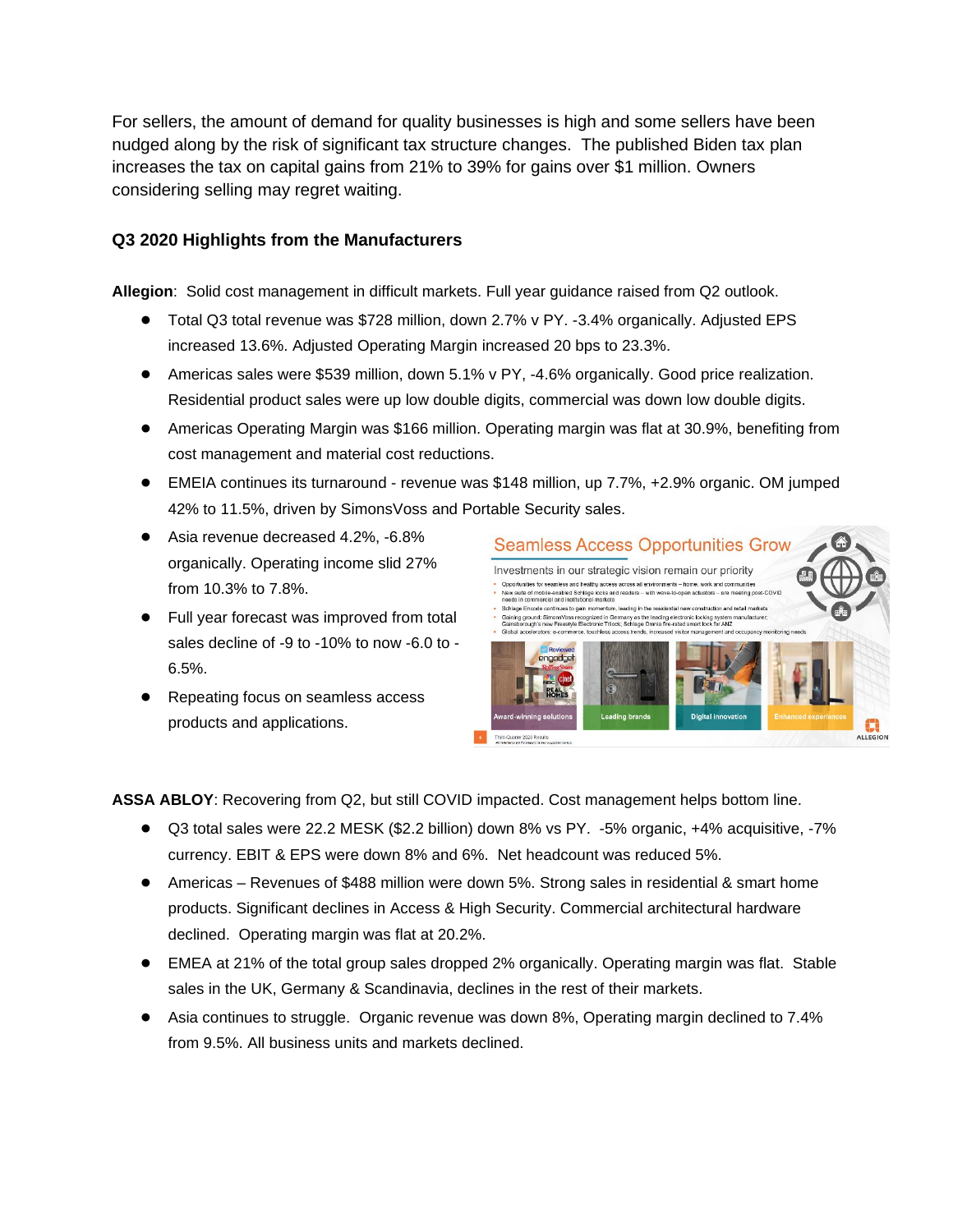### ASSA ABLOY Continued

- Global Technology (HID & Ving) group was down 17%, operating margin declined from 20.3% to 16%. Experienced growth in secure issuance, all other segments declined.
- Entrance Systems was down 2%. OM was flat.
- Completed 4 acquisitions in the quarter, 9 YTD. No US impact.
- Announced aggressive "science-based" sustainability initiatives based on momentum from previous programs
- No change in Long term guidance
	- Attractive fundamentals of our industry are intact
	- Strong long-term growth drivers remain valid
	- Financial targets stay unchanged

#### **ASSA ABLOY commits to science-based targets BUSINESS 1.5°C DEX CO** Halving greenhouse gas emissions by 2030 Limiting global temperature rise to 1.5°C Reaching net-zero by 2050. **Change 2015-2019** Increased sustainability focus provides incentives<br>for sound economic and industrial development Operational efficiency tal green-hou<br>gas emissions Innovation focus Performance of our products and solutions · New sustainability program New ambitious targets for 2025 Builds on momentum from successive 5-year sustainability programs

**Committing to science-based targets** 

dormakaba: Full year results, ending June 30<sup>th</sup>, 2020. Released Sept 3<sup>rd</sup>, 2020

- Note these results are full year vs Q3 only for Allegion & ASSA
- FY 2019/2020 was \$2.818 billion vs \$3.128 billion PY or a 6.9% reduction. EBITDA was \$360 million 12.8% vs \$497 million 15.9% PY,
- Americas Revenue was \$838 million vs \$906 in the prior year. EBITDA was \$142 million, 17% vs \$186 million, 20.6%. Organic growth was down -8.1% on top of prior year being down -1.8%.
- EMEA (Europe) Revenue was \$773 million vs \$864 million prior period. EBITDA was \$50 million, 6.5% vs \$63 million ,7.3%. Organic sales declined -5.7% vs a 1.9% growth in prior period.
- APAC (Asia) Revenue was \$446 million vs \$512 million prior period. EBITDA was 13.6% vs 14.9%. Organic growth declined -8.5% vs a positive 3.7% growth in the prior period.
- Key & Wall Solutions Revenue was \$390 million vs \$444 million prior period. EBIDTA was \$56 million 14.4% vs \$70 million, 15.7%. Sales declined -8.9% organically vs 2.2% growth in the prior period. Good organic growth in FY 2019/20, especially based on a strong performance of the North American Modernfold and Skyfold businesses.
- Alex Housten takes over as the COO Americas. "Industry expert with an outstanding track record over more than 15 years in various management and leadership positions at United Technologies Corporation (UTC)"